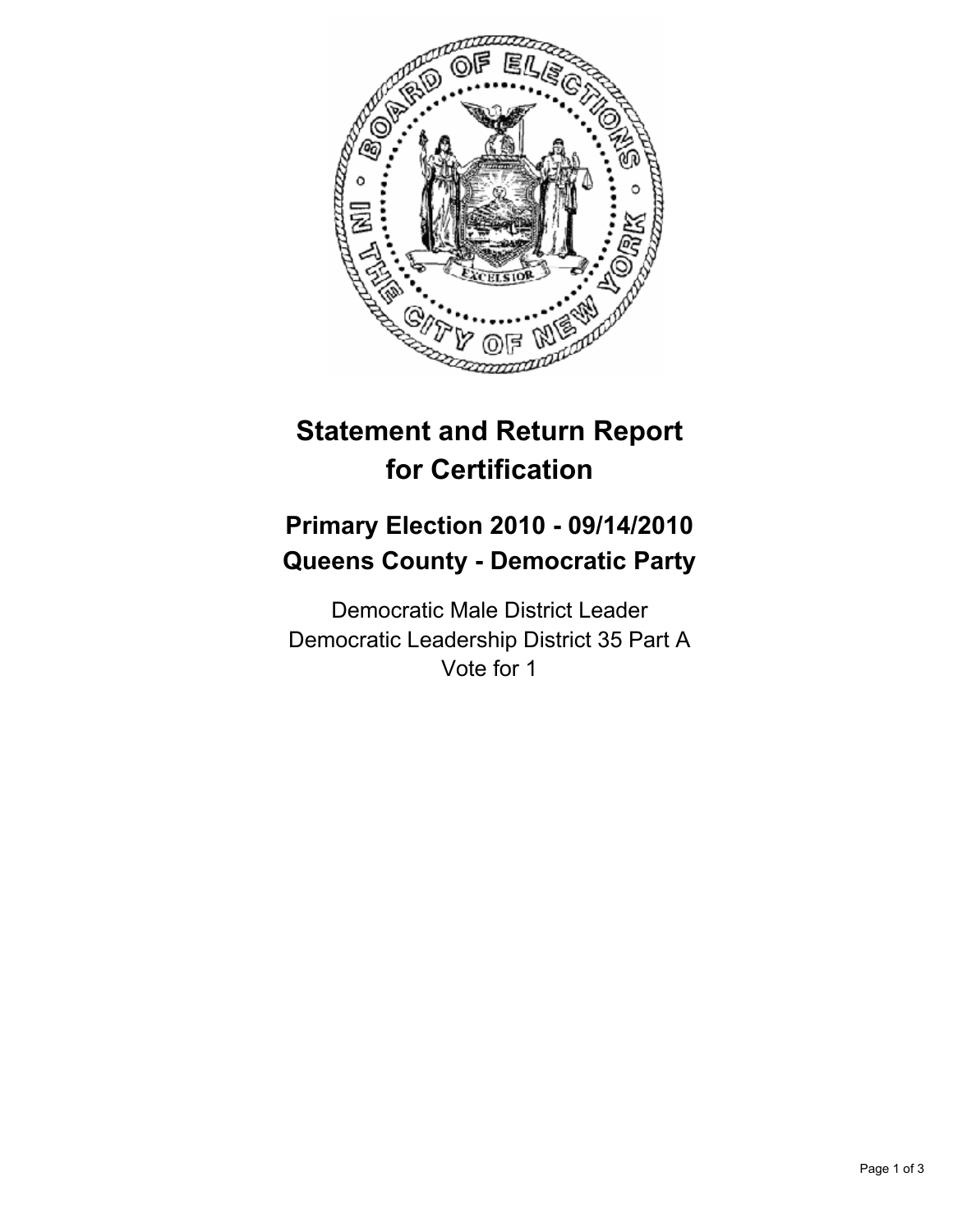

## **Assembly District 35**

| <b>PUBLIC COUNTER</b>       | 1,850 |
|-----------------------------|-------|
| <b>EMERGENCY</b>            | 16    |
| ABSENTEE/MILITARY           | 103   |
| <b>AFFIDAVIT</b>            | 29    |
| <b>GEORGE R DIXON</b>       | 1,093 |
| <b>HAYDEN D HORSHAM</b>     | 581   |
| ANOMADO (WRITE-IN)          | 1     |
| BARBARA JACKSON (WRITE-IN)  | 1     |
| HIRAM MONSERRATE (WRITE-IN) | 4     |
| HOMOCATE (WRITE-IN)         | 1     |
| I. MONSERATE (WRITE-IN)     | 2     |
| MOYA (WRITE-IN)             | 5     |
| TARIK COLES (WRITE-IN)      | 1     |
| TARIK LOLES (WRITE-IN)      | 1     |
| WE NEED JOBS! (WRITE-IN)    | 1     |
| <b>Total Votes</b>          | 1,691 |